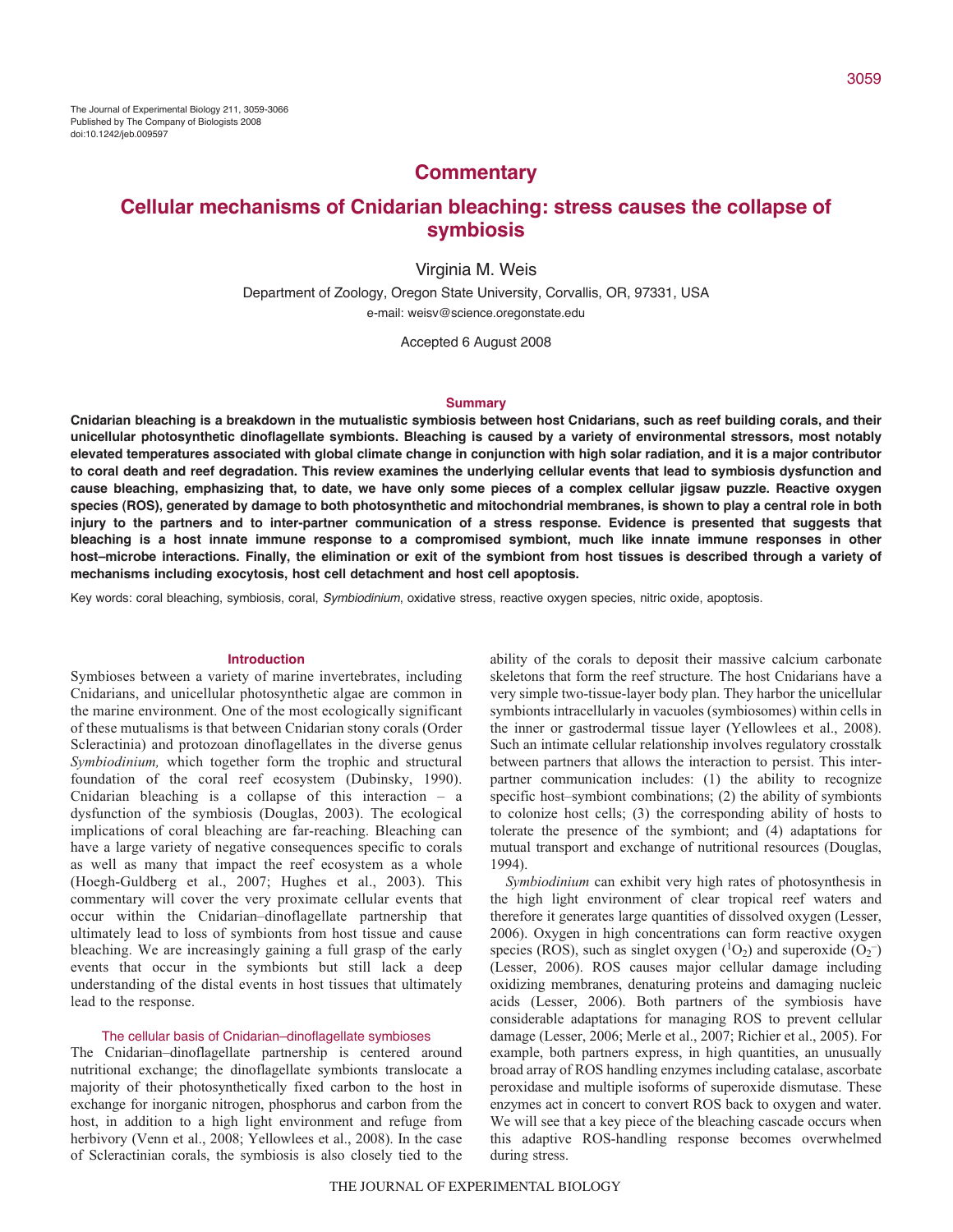### 3060 V. M. Weis

### Definition of coral bleaching and its ecological consequences

*Symbiodinium* cells are golden brown due to the presence of light harvesting and photosynthetic pigments in their chloroplasts. Healthy corals harbor millions of *Symbiodinium* per square centimeter of tissue and therefore have this same golden brown hue. Coral bleaching is so called because of the loss of color from host tissues, which reveals the underlying white limestone skeleton (Fig.1). This loss of color is most often due to symbiosis dysfunction, which is the loss of symbionts from host tissues (Douglas, 2003). (It is sometimes due to bleaching of algal pigments, inhibition of pigment synthesis or a combination of pigment change and symbiont loss.)

Bleaching is a stress response to environmental perturbation. It can be caused by a myriad of stressors including changes in salinity, high visible and/or ultraviolet radiation, increased sedimentation and nutrients or pollutants, such as heavy metals (Coles and Brown, 2003). However, it is now well accepted that widespread bleaching in nature is a result of elevated sea surface temperatures associated with global warming in combination with high solar radiation (Hoegh-Guldberg et al., 2007; Hughes et al., 2003). Coral–dinoflagellate symbioses are near their maximal thermal tolerance limit. Even moderate increases of 1–2°C can result in reef-wide bleaching events especially when combined with seasonal high visible and/or UV radiation (Hoegh-Guldberg et al., 2007). These conditions have resulted in almost ocean-wide bleaching events such as the 1997-1998 El Nino Southern Oscillation event that resulted in massive bleaching of reefs across the Indian Ocean and some of the Western Pacific (Hoegh-Guldberg et al., 2007). The coral skeleton is an extremely efficient light gathering structure that greatly enhances light harvesting by absorbing light scatter (Enriquez et al., 2005). This light field enhancement is now thought to have negative effects in bleaching corals, with reduced pigmentation, where it serves to further elevate already-high solar radiation levels (Enriquez et al., 2005; Franklin et al., 2006).

The ability of corals to tolerate and adapt to environmental stress and change is an area of great interest and is the topic of other recent reviews (Coles and Brown, 2003; Douglas, 2003; Venn et al., 2008). There is evidence that both partners of the symbiosis have a considerable capacity to tolerate stress by employing protective mechanisms such as increased heat shock proteins expression, protective pigments and increased expression of antioxidant enzymes. There is ample evidence that tolerance varies within a population or between species (Fig.1) of either or both hosts and symbionts (see reviews above). Whether differential tolerance will translate into differential survival and adaptation to climate change is an open question that is the subject of active research. The adaptive bleaching hypothesis, the idea that bleaching is a deliberate strategy that allows corals to swap their symbionts as an adaptation to a changing environment, has generated considerable disagreement in the field (Baker, 2001; Goulet, 2006; Hoegh-Guldberg et al., 2002). Symbiont types in corals have been sampled across a variety of spatial and temporal scales (Goulet, 2006). However, to date, there are only a few examples of symbiont shuffling in the wild (Berkelmans and van Oppen, 2006; Jones et al., 2008), and it is still unknown if the specific host–symbiont combinations found in nature can change with time and do so rapidly enough to keep pace with the changing conditions associated with climate change.

The ecological consequences of bleaching have been covered extensively in other reviews so they will only be touched on here. Widespread bleaching can lead to coral mortality. Even corals that



Fig. 1. Bleached and unbleached corals at Great Keppel Island on the Southern Great Barrier Reef in January 2002. The coral on the left appears brown and healthy whereas the colonies on the right are partially (lower right) and fully (upper right) bleached. This differential bleaching response between different coral species is commonly observed and not fully understood. Photograph courtesy of O. Hoegh-Guldberg, Centre for Marine Studies, University of Queensland.

recover exhibit decreased growth, fecundity (Coles and Brown, 2003) and increased susceptibility to disease (Rosenberg et al., 2007). Indeed the explosion in the observation of novel coral diseases in the last decade can be attributed to increased coral stress and bleaching (Rosenberg et al., 2007). This increased coral mortality and decreased fitness can have disastrous consequences such as reef degradation and even the collapse of the coral reef ecosystem. Even relatively pristine, unstressed reefs in the Pacific have lost 2% of coral cover per year in the last decade (Bruno and Selig, 2007). This sobering description of reef decline provides incentive to understand the underlying cellular events that drive the bleaching response.

The events that lead to Cnidarian bleaching will be described as a single narrative but, in fact, the developing story is being uncovered by the study of many different coral–*Symbiodinium* and anemone–*Symbiodinium* partnerships (usually the anemone *Aiptasia* spp.) as well as studies of symbionts in culture. This illustrates the point that the study of Cnidarian–dinoflagellate symbiosis cell biology is a comparative field that has not traditionally taken a conventional model-systems approach. The idea of focusing, in the future, on a few experimentally tractable model associations that could speed progress in understanding symbiosis and bleaching has received recent attention by the coral biology field (Weis et al., 2008). In the following sections, it will be shown that we know: (1) a lot about the early stages of stress and ROS production in symbionts; (2) very little about the middle stages of cellular signaling cascades that trigger bleaching in the host; and (3) some about the final stages of the cellular mechanisms resulting in loss of symbionts.

# **1. Heat and light stress cause symbionts to produce high concentrations of ROS**

It is now clear that ROS play a central role in temperature- and solar radiation-induced bleaching. Evidence of high ROS concentrations in heat- and light-stressed symbionts is a first clue that ROS plays a role in bleaching (Franklin et al., 2004; Lesser, 1996). How are ROS generated? Fig.2 summarizes the events occurring in the symbiont that are thought to start the bleaching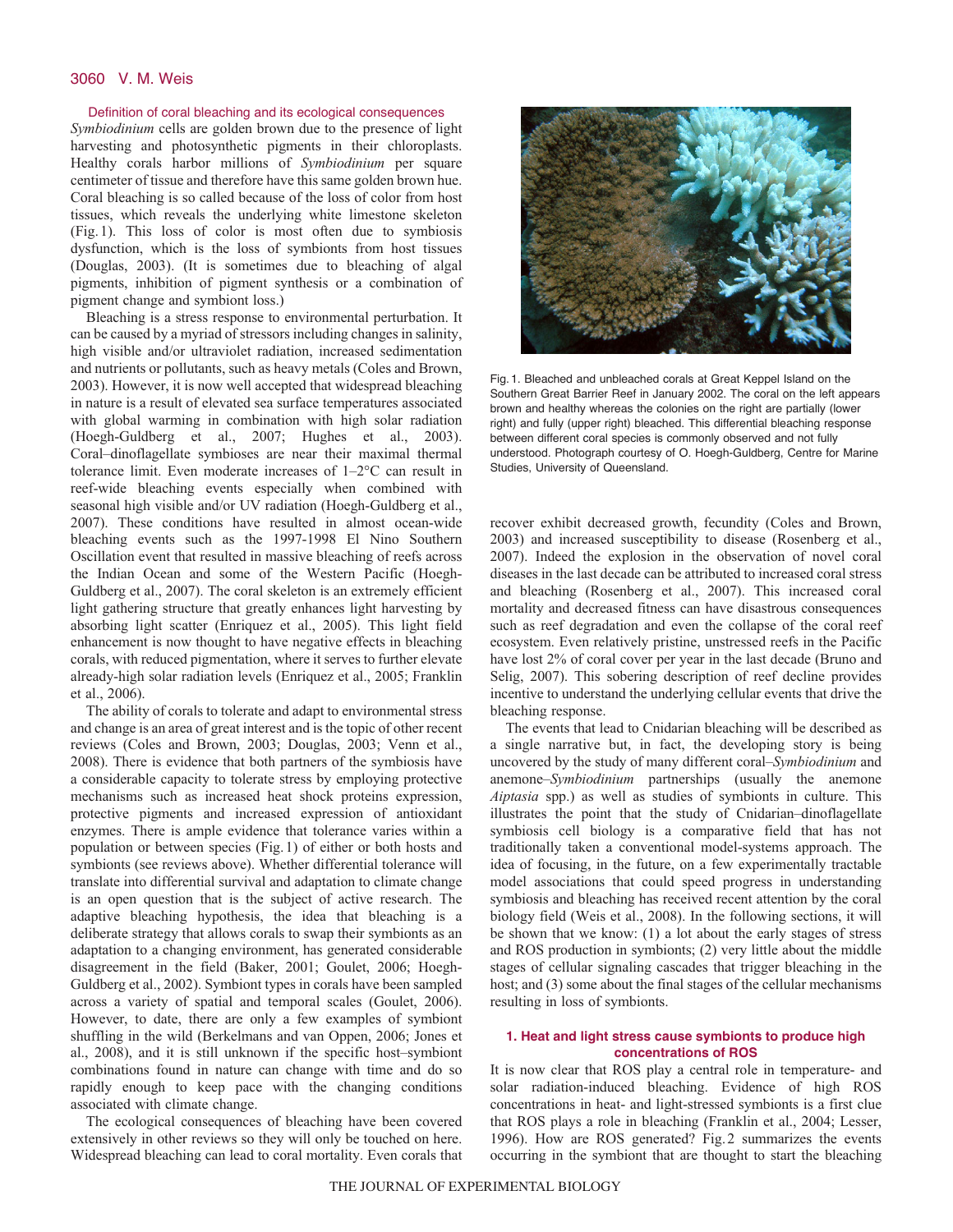

Fig. 2. Schematic representation of oxygen handling pathways in *Symbiodinium* resident in host cells under ambient (A), and elevated temperature and light (B) conditions. Under ambient conditions, the photosynthetic apparatus, consisting of photosystem II (PSII) and photosystem I (PSI) on the thylakoid, operates normally and produces large quantities of oxygen that diffuse into the host. ROS that are produced are converted back to oxygen with superoxide dismutase (SOD) and ascorbate peroxidase (APX). Under stressed conditions, damage to the photosynthetic apparatus occurs in at least three places (depicted as ʻflashes' in the figure): the D1 protein in PSII; in the Calvin cycle; and on the thylakoid membranes. This damage acts to generate large amounts of ROS in the form of singlet oxygen ( ${}^{1}O_{2}$ ) and superoxide ( $O_{2}^-$ ) that overwhelm the oxygen-handling pathways.  $O_{2}^-$  is converted to both the most highly reactive hydroxyl radical (·OH) and the more stable and highly diffusible hydrogen peroxide (H<sub>2</sub>O<sub>2</sub>), which can move into host tissues. Figure adapted from Venn and colleagues (Venn et al., 2008).

process. The story begins in the symbiont chloroplast – the site of high rates of photosynthesis in the intact association. These complex photosynthetic events have been extensively reviewed recently (Lesser, 2006; Venn et al., 2008).

Elevated temperature and high irradiance can cause photoinhibition and damage the chloroplast and photosynthetic apparatus in at least three inter-related ways that act in concert to start the bleaching cascade: (1) The D1 protein is part of the water-splitting complex in photosystem II resident in the thylakoid membranes. It can be viewed as the Achilles Heel of the photosynthetic apparatus in general because it is easily destabilized (Ohad et al., 1994). There is, however, an active system of repair that, under normal conditions, keeps the complex functional (Ohad et al., 1994). During elevated temperature in *Symbiodinium,* the D1 protein becomes damaged and this damage outpaces the normal repair mechanism (Warner et al., 1999). There is even evidence that heat damages the repair mechanism itself (Takahashi et al., 2004). D1 damage results in a backup in excitation energy and the dysfunction of photosystem II (Warner et al., 1999). (2) It has also been suggested that the dark reaction of photosynthesis is compromised by heat and light such that carbon fixation declines (Jones et al., 1998). The site of damage may be ribulose bisphospate carboxylase oxygenase (Rubisco), the enzyme responsible for primary carboxylation (Lesser, 1996). This results in reduced consumption of ATP and NADPH coming from the light reactions (referred to as sink limitation) that in turn leads to the dysfunction of photosystem II *via* backup of excitation energy as described above (Jones et al., 1998; Venn et al., 2008). (3) Heat and high light also directly damage the thylakoid membranes (Tchernov et al., 2004). This causes energetic uncoupling of electron transport in both photosystems. As a result, the photosynthetic apparatus continues to generate electrons but stops making ATP and NADPH.

The build up of electrons by any or all of the mechanisms described above is thought to ultimately lead to the generation of multiple ROS in the symbiont. Excess electrons reduce  $O_2$ , in the Mehler reaction in photosystem I (instead of reducing NADP<sup>+</sup>), to produce a highly reactive ROS, superoxide  $(O_2^-)$  (Tchernov et al., 2004), which can be reduced by superoxide dismutase (SOD) to a less reactive, but still damaging, and more stable hydrogen peroxide  $(H<sub>2</sub>O<sub>2</sub>)$  (Jones et al., 1998; Lesser, 2006).  $H<sub>2</sub>O<sub>2</sub>$  can react with ferrous iron (Fe<sup>2+</sup>) to form the most reactive ROS, a hydroxyl radical (·OH). In addition, excess electrons can react photochemically with pigments and  $O_2$  to ultimately generate highly reactive singlet oxygen  $(^1O_2)$  (Lesser, 2006), which further exacerbates the problem by damaging, and reacting with, other D1 proteins and bleaching pigments in the photosynthetic apparatus in the thylakoids (Venn et al., 2008).

As the concentration of ROS increases with photosynthetic dysfunction, the antioxidant defense system in place in the symbiont, such as the enzymes SOD and ascorbate peroxidase, becomes overwhelmed and cannot detoxify the ROS and it begins to accumulate (Franklin et al., 2004; Lesser, 1996). Therefore, ROS can proceed to further damage photosynthetic membranes, as described above, in an escalating positive feedback loop (Lesser, 2006). Furthermore, ROS begin to diffuse into the host tissue where the damage continues and ultimately leads to bleaching (see below).

# **2. The signaling events in hosts that lead to bleaching are only partially understood**

With an understanding of the events occurring in the symbiont during elevated temperature and light in hand, let us now turn to the events in the host. Does the presence of high ROS levels and symbionts compromised by stress trigger the host cell to bleach? Is the host similarly damaged by elevated temperature and light? What are the cellular mechanisms by which either host cells remove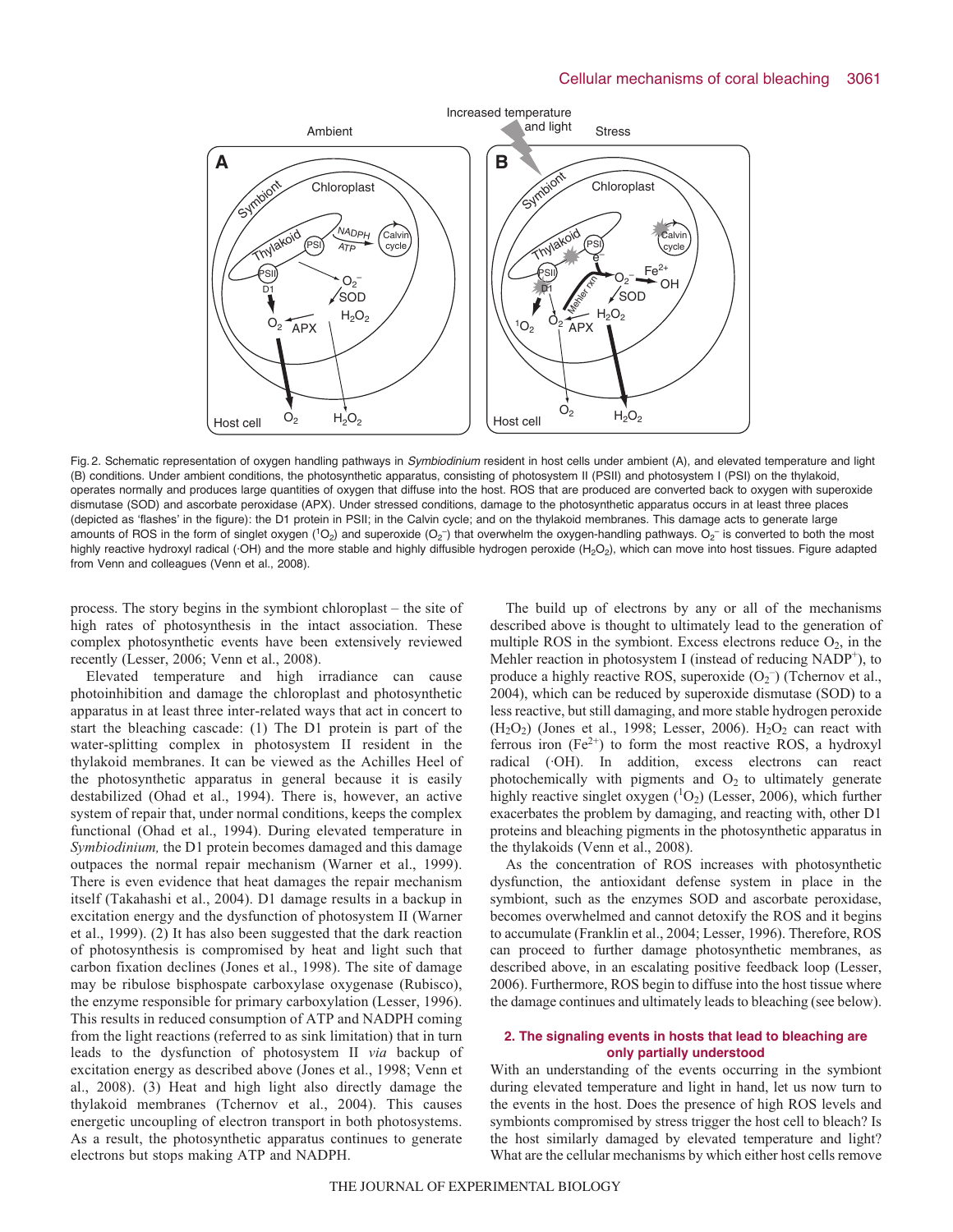# 3062 V. M. Weis



Fig. 3. Model of cell signaling pathways in the host cell that lead to bleaching by host cell apoptosis. Generation of ROS in the symbiont is described in Fig. 2. Although oxygen-handling pathways including superoxide dismutases (SOD) and catalase are present, they become overwhelmed by the high concentrations of ROS. In one pathway, high concentrations of superoxide  $(O_2^-)$ , generated from host mitochondrial membrane damage (depicted as a ʻflash' in the figure), and hydrogen peroxide  $(H_2O_2)$ , coming from both symbiont and host, trigger the activation of the innate immunity gatekeeper transcription factor NF-κB. It, in turn, activates apoptosis directly and/or induces the expression of inducible nitric oxide synthase (iNOS) that produces nitric oxide (NO). In another pathway, NO is produced directly by the symbiont and diffuses into the host. NO combines with  $O_2^-$  to form highly reactive peroxynitrite (ONOO $^-$ ) that damages the mitochondrial membrane (depicted as a ʻflash' in the figure). This damage releases potent pro-apoptotic molecules such as apoptosis inducing factor (AIF) and cytochrome  $c$  (not shown) that activate caspases, the proteases responsible for carrying out apoptosis. In another pathway, NO activates  $p53$ , a pro-apoptotic transcription factor, which in turn activates caspases and apoptosis. There is direct evidence in Cnidarian–dinoflagellate symbioses for pathways depicted in red, indirect evidence for those depicted in blue and evidence only in other metazoans and host–microbe interactions for those depicted in green. See text for details.

symbionts or symbionts exit host cells? Once again, as there are, at present, only partial answers to these questions, there is strong evidence that oxidative stress plays a critical role in the host bleaching cascade. Oxidative stress functions in animal systems in modulating cell death/cell survival pathways (Martindale and Holbrook, 2002) and in innate immune responses to microbes (Fang, 2004). Studies in Cnidarian–dinoflagellate symbioses are suggesting that ROS and reactive nitrogen species are functioning in these roles during the bleaching response. A cellular model for the events described below is shown in Fig.3.

#### ROS concentration and production in host tissues

In addition to ROS leaking from damaged symbionts (Lesser, 2006; Tchernov et al., 2004), it is produced directly from host cell mitochondrial damage resulting from elevated temperature and light (Dykens et al., 1992; Nii and Muscatine, 1997). The host does mount an antioxidant response (e.g. Merle et al., 2007; Richier et al., 2006) but the response is insufficient to handle the high concentrations of ROS produced and the result is damage to host DNA (Lesser and Farrell, 2004), proteins and membranes (Richier et al., 2005).

# Nitric oxide, inter-partner signaling and a role for host innate immunity in bleaching

The reactive nitrogen species nitric oxide (NO) may play a pivotal role in the bleaching cascade. NO acts as both a cytotoxic and a signaling molecule in animals including during host–pathogen interactions (Fang, 2004). It can react with  $O_2^-$  to form the potent and highly diffusible oxidant peroxynitrite, ONOO– (Pacher et al., 2007). In the symbiotic anemone, *Aiptasia pallida*, NO levels in host tissues increase dramatically in response to elevated temperature or inhibition of symbiont photosynthesis by blockage of photosystem II (Perez and Weis, 2006). Furthermore, the addition of NO to anemones at ambient temperature causes bleaching (Perez and Weis, 2006).

The original source of the NO, whether it comes from host, symbiont or both, is not yet clear. Perez and Weis (Perez and Weis, 2006) provide evidence that NO is produced in the host by the induction of nitric oxide synthase (NOS), which catalyzes the conversion of arginine, NADPH and  $O<sub>2</sub>$  to NO, citrulline and NADP<sup>+</sup>. It is hypothesized that high ROS in host cells trigger an innate immune response in the host by induction of the innate immune gatekeeper transcription factor NF-κB (Sadikot et al., 2004) that goes on to induce NOS and leads to high NO (Fang, 2004). This is a common innate immune pathway observed in other animals, which leads to downstream elimination of invading microbes by various mechanisms including host programmed cell death or apoptosis (Kumar et al., 2004; Pacher et al., 2007). However, two other studies found high concentrations of NO in cultured or freshly isolated symbionts with elevated temperature (Bouchard and Yamasaki, 2008; Trapido-Rosenthal et al., 2001). This provides evidence that NO is a direct signaling molecule between the partners of symbiosis that could initiate a bleaching cascade. Whatever the source of NO is in host tissues, the direct target of NO and subsequent events, which cause loss of symbionts remain unknown. Again, based on studies of other systems, Perez and Weis hypothesize that NO and  $O_2^-$  combine to form  $ONOO^$ that causes mitochondrial membrane damage, which, in turn, causes the release of potent pro-apoptotic molecules that initiate an apoptotic cascade (Pacher et al., 2007). NO could also initiate the apoptotic cascade through induction of pro-apoptotic *p*53 (Brune et al., 1999). Testing of these models awaits future empirical study. This topic of apoptosis as a cause of symbiont loss, including the presence of *p*53 and caspases (Fig.3), will be revisited in the next section.

These early studies of NO have interesting implications for the dynamics of inter-partner communication during a shift from a healthy to a dysfunctional host–symbiont interaction. Host–microbe interactions are driven by the ability of the invading microbes to evade and control a host immune response, and the ability of the host to detect and destroy the pathogenic<br>invaders (Gruenberg and van der Goot, 2006). invaders (Gruenberg and van der Goot, Cnidarian–dinoflagellate mutualism could be viewed as a controlled infection whereby the symbionts successfully modulate the host's immune response; the symbionts are cloaked when in the host. It may ultimately be determined that bleaching is the removal of the cloak; the symbionts signal their presence by high ROS and/or high NO that trigger the host to initiate a response to eliminate them.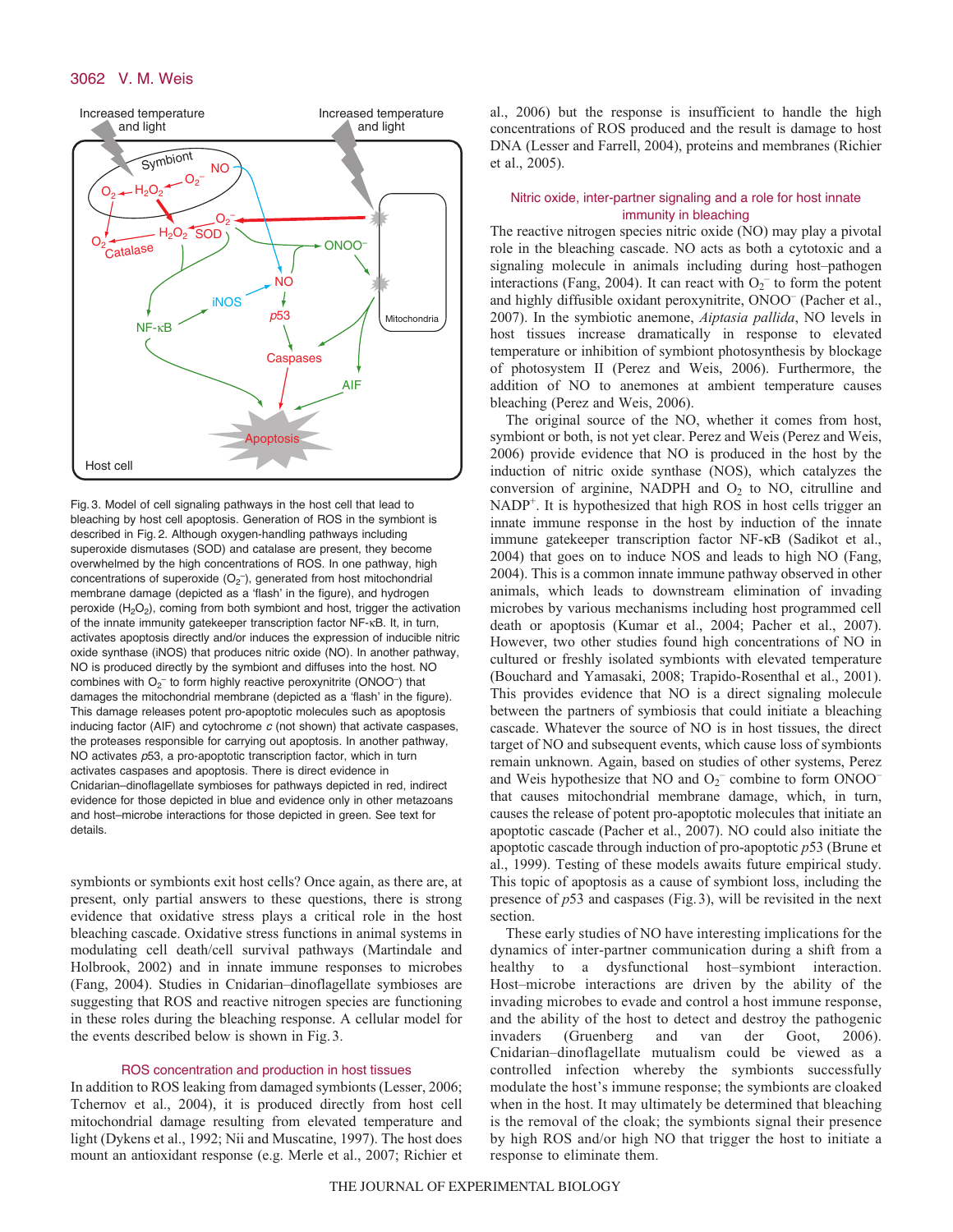# Cellular mechanisms of coral bleaching 3063



Fig. 4. Five different types of cellular mechanisms of symbiont loss from Cnidarian host tissues. The different types are discussed in the text from top to bottom. Symbionts lost by in situ degradation die or are killed in the host cell and are either digested or expelled (not shown). Symbionts lost via exocytosis are expelled free within the gastrovascular cavity. In host cell detachment, symbionts are lost when whole host cells with their symbionts still resident within, become detached from the mesoglea and surrounding cells and are released into the gastrovascular cavity. Host cells undergoing apoptosis, shrink and form multiple apoptotic bodies and in the process release viable or degrading symbionts into the gastrovascular cavity. Host cells dying by necrosis, swell and burst, releasing their contents, including symbionts (either viable or degrading) into the gastrovascular cavity. Normal host cells (H) are anchored to the acellular mesoglea (M). Symbionts (S) are contained with host vacuoles or symbiosomes (Sy). Figure adapted from Gates and colleagues (Gates et al., 1992).

# **3. Symbionts can be eliminated from or exit host cells** *via* **several mechanisms**

While the cellular cascade of events in the host that leads from high ROS to Cnidarian bleaching is just beginning to be unraveled, there are a variety of studies on the ultimate cellular mechanisms that cause the loss of symbionts from host tissues. This section will describe the diverse array of cellular mechanisms that have been observed and proposed (Fig.4). A similar list of mechanisms was first proposed by Gates and colleagues (Gates et al., 1992) and has been covered in other reviews (Douglas, 2003; Lesser, 2004). However, there is still no agreement on how these mechanisms figure into the larger environmental picture of bleaching. For example, it is largely unknown: (1) which mechanism(s) is(are) prevalent in nature, especially as a function of elevated temperature and light; (2) whether different mechanisms occur due to differing types and/or degrees of the stress; (3) how occurrence of these different types differs between host and/or symbiont taxa; and (4) how and if different mechanisms interact, for example by shared pathways, co-occurrence or through time.

Evidence for the cellular mechanisms resulting in bleaching has largely come from histological analyses of bleaching events in nature, as well as during experimentally induced bleaching, usually by hyperthermic stress. You will see that most of the accounts are cellular snapshots; neither the dynamic processes that cause them nor how they are interrelated, either mechanistically or temporally, are fully understood. Perez reviews all of these mechanisms and develops hypotheses for how they occur based on cellular studies in other systems (Perez, 2007).

#### In situ degradation of symbionts

Microscopic examination of corals bleaching in nature (Ainsworth and Hoegh-Guldberg, 2008; Brown et al., 1995) and corals and anemones subjected to hyperthermic stress (Dunn et al., 2004; Franklin et al., 2004; Strychar et al., 2004) reveal profiles of symbionts that are apparently degrading within host cells. There are at least two possible mechanisms of *in situ* degradation. The first is that the symbionts themselves are dying and degrading from the effects of ROS. In all cases, morphological profiles of symbionts that are consistent with cells dying *via* programmed cell death (PCD) are described. PCD has been described in unicellular organisms (Ameisen, 2002) and shares many common features with apoptosis, a form of PCD in animals that is described in detail below. Dunn and colleagues, and Strychar and colleagues also identify symbiont cells under severe stress that appear to be undergoing necrosis, a form of uncontrolled cell death (also described below) (Dunn et al., 2004; Strychar, et al., 2004).

The second possible mechanism is that the host is actively destroying the symbionts and ultimately digesting or expelling them. This could represent more evidence of a host innate immune response to compromised symbionts. The Rab GTPases are important regulators of vesicular trafficking including in professional phagocytes such as macrophages (Schwartz et al., 2007). Recent studies on the differential localization of three Rab homologs in *Aiptasia pulchella* symbiont-containing-host cells in healthy hosts compared with stressed hosts suggest that stress results in changes in lysosomal maturation and targeting of symbiosomes for fusion with lysosomes presumably resulting in symbiont digestion (Chen et al., 2005). In addition, there is early evidence in *Aiptasia pallida* that autophagy, a cellular pathway that controls organelles, vacuoles and tissue homeostasis, could be playing a role in bleaching (Dunn et al., 2007). It too could result in digestion of unwanted symbionts and is described in more detail under the discussion of apoptosis below.

### Exocytosis of symbionts

There is also evidence of exocytosis of symbionts from stressed *A. pulchella* and corals. Apparent exocytotic profiles and free symbionts in the host gastric cavity have been observed in bleaching animals (Brown et al., 1995; Steen and Muscatine, 1987). Furthermore, cellular studies examining cytoskeletal assembly and intracellular  $Ca^{2+}$ , two cellular components required for exocytosis, point towards active exocytosis during bleaching in the coral *Acropora grandis* (Fang et al., 1997; Huang et al., 1998).

#### Host cell detachment

Other studies document the release of living whole-host cells, with symbionts still inside, from heat- and cold-stressed bleaching corals and *A. pulchella* (Brown et al., 1995; Gates et al., 1992). Attempts to link a cytoskeletal collapse with intracellular  $Ca^{2+}$  fluxes that could lead to detachment were unsuccessful (Sawyer and Muscatine, 2001). Mechanisms driving this phenomenon, therefore, await further investigation. Host cell detachment might be a downstream event that follows host cell death (described below) and resulting tissue destabilization and disintegration.

### Apoptosis

Apoptosis is one form of programmed cell death found in the Metazoa. It is a highly conserved, critical process in tissue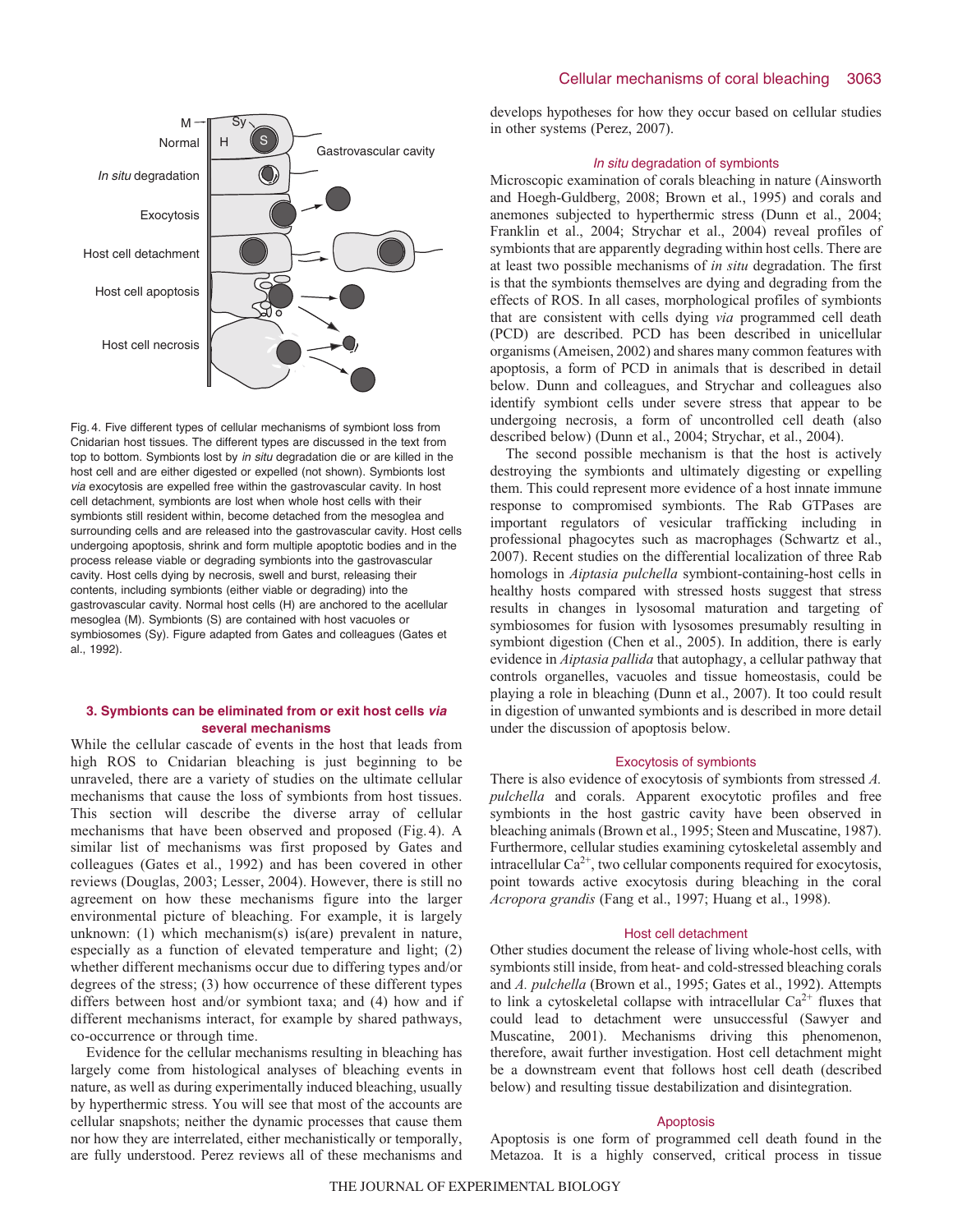morphogenesis and homeostasis and in the elimination of damaged or infected cells (Raff, 1998). It is characterized by an orderly, proscribed set of events that leads to cell death. Once the cascade is initiated, morphological alterations include cell shrinkage, fragmentation of DNA, condensation of chromatin and the formation of apoptotic bodies that contain packaged cellular debris. Apoptosis in vertebrates is highly complex and includes initiation and execution stages, which involve multiple different and interacting pathways. Initiation can be triggered by either extrinsic or intrinsic signals. The centerpiece of the cascade is the caspases, a family of proteases that carry out the majority of the cell death process (Raff, 1998). Caspases and other apoptosis genes, are present in Cnidarians (Cikala et al., 1999; Dunn et al., 2006; Richier et al., 2006), and apoptosis is an area of active research in the study of metazoan evolution (David et al., 2005).

Studies have shown evidence of apoptosis of symbiontcontaining gastrodermal cells in thermally- and high light-induced bleaching anemones (Dunn et al., 2004; Richier et al., 2006) and corals (Lesser and Farrell, 2004) using a variety of measures of apoptosis. These include increases in: (1) caspase activity; (2) DNA fragmentation, determined through both histological staining and by gel electrophoresis; and (3) the number of apoptotic cells in tissue – those with increased vacuolization, apoptotic bodies and condensed nuclei. There are at least two possible causes for apoptosis initiation that require further investigation. The first, originally proposed by Dunn and colleagues is that apoptosis acts to mitigate tissue damage from ROS and thereby maintain tissue homeostasis by deleting damaged cells (Dunn et al., 2004).

The second possibility returns me to my above discussion of ROS, NO signaling and apoptosis (Fig.3): it is that apoptosis acts as part of an innate immune response that recognizes symbionts damaged by oxidative stress and seeks to remove them by host cell suicide. Apoptosis plays a major role in the host innate immune response to invading microbes (James and Green, 2004). If pathogenic microbes fail to evade host innate immune defenses, the host often removes the pathogen by apoptotic host cell death. Conversely, some pathogens retard their removal *via* host apoptotic cell death by controlling host anti-apoptotic signaling mechanisms (James and Green, 2004). One intrinsic pathway of apoptosis initiation involves the release of pro-apoptotic molecules from the mitochondria, including apoptosis inducing factor (AIF) and cytochrome *c*, which goes on to activate caspases (Chipuk and Green, 2008; Lorenzo et al., 1999). This can be achieved by either damage to the mitochondrial outer membrane, for example by reactive oxygen or nitrogen species (as described above) (Brune et al., 1999) or through the specific actions of apoptosis regulatory proteins (members of the bcl-2 family) on the membrane (Chipuk and Green, 2008). Another intrinsic pathway involves the upregulation of the pro-apoptotic *p*53 transcription factor that promotes apoptosis initiation (Evan and Littlewood, 1998). There is evidence in corals that *p*53 protein levels increase in thermally stressed corals (Lesser and Farrell, 2004). Now that there is evidence of high NO, *p*53, the presence of caspases and increased caspase activity with elevated temperature, further studies are need to firmly demonstrate the pathways that they participate in to cause bleaching (Fig.3).

There is early evidence that another form of cell death, autophagy, is involved in the bleaching process and that it is interlinked with apoptosis (Dunn et al., 2007). Autophagy is a catabolic pathway that degrades intracellular components *via* lysosomal degradation. Using autophagy, cells dispose of obsolete, excess or damaged parts, such as mitochondria, peroxisomes and regions of the Golgi, but the process can also result in cell death (Cuervo, 2004). Autophagy was originally described in organisms, ranging from yeast to humans, as a response to starvation but has since been shown to function in a variety of key cellular functions, including cellular differentiation, tissue remodeling, growth control and cellular defense against invasion (Cuervo, 2004). For example, autophagy plays a major role in the control of the bacterial parasite *Mycobacterium* in human macrophages (Gutierrez et al., 2004).

In *A. pallida*, Dunn and colleagues demonstrate that chemical induction of autophagy causes massive bleaching at ambient temperature suggesting that it can play a role in symbiont regulation (Dunn et al., 2007). Yet high temperature-induced bleaching is repressed only when both autophagy and apoptosis are inhibited simultaneously. From these data, it is hypothesized that there is an interconnectivity between the two forms of cell death, such that when one is inhibited, the other is induced. A similar see-saw connection between apoptosis and autophagy occurs in vertebrates (Boya et al., 2005). Testing of this hypothesis awaits future studies of auptophagy such as examination of expression and localization of the highly conserved autophagic genes and microscopic profiles of autophagic membranes around symbionts.

#### Necrosis

In contrast to apoptosis, necrosis is uncontrolled cell death that is most often triggered by extrinsic factors that cause the cell and its contents to swell, eventually causing rupture of the plasma membrane and release of cellular material (Wyllie et al., 1980). It lacks both the distinctive morphological signatures of apoptosis, such as condensed chromatin and apoptotic bodies, as well as a molecular signature such as execution by a suite of genes and pathways. Host cell necrosis, documented by morphological appearance of cells, has been described in the symbiont-containing gastrodermal cells of thermally stressed *A. pallida* (Dunn et al., 2004). In these studies, Dunn and colleagues subjected anemones to a range of elevated temperatures for varying amounts of time. There is a shift from apoptosis at the lower stress levels, i.e. moderate temperature stress and shorter duration, to necrosis at the more severe stress levels. This led to the hypothesis that apoptosis at moderate stress levels is acting to mitigate tissue damage from ROS and thereby maintain tissue homeostasis by deleting damaged cells but that this control is lost under severe stress where necrosis predominates.

#### Fate of released symbionts

Regardless of the mechanism of release, an obvious question is: are symbionts that are released during bleaching viable? Although there is some conflicting information from several studies, the answer increasingly seems to be no (reviewed by Hill and Ralph, 2007). Franklin and colleagues, as mentioned above, described degenerating symbionts with compromised photosynthetic machinery being released from bleaching corals in nature (Franklin et al., 2004; Franklin et al., 2006). Studies from corals, experimentally bleached with heat and light, showed that symbionts released early in the bleaching process initially appeared intact morphologically and displayed normal photosynthesis but that over a period of a few days, they declined (Hill and Ralph, 2007). Symbionts released later in the bleaching process were abnormal from the start.

#### **Conclusions**

In summary, the cellular mechanisms underlying Cnidarian bleaching are a complex set of interactions between the two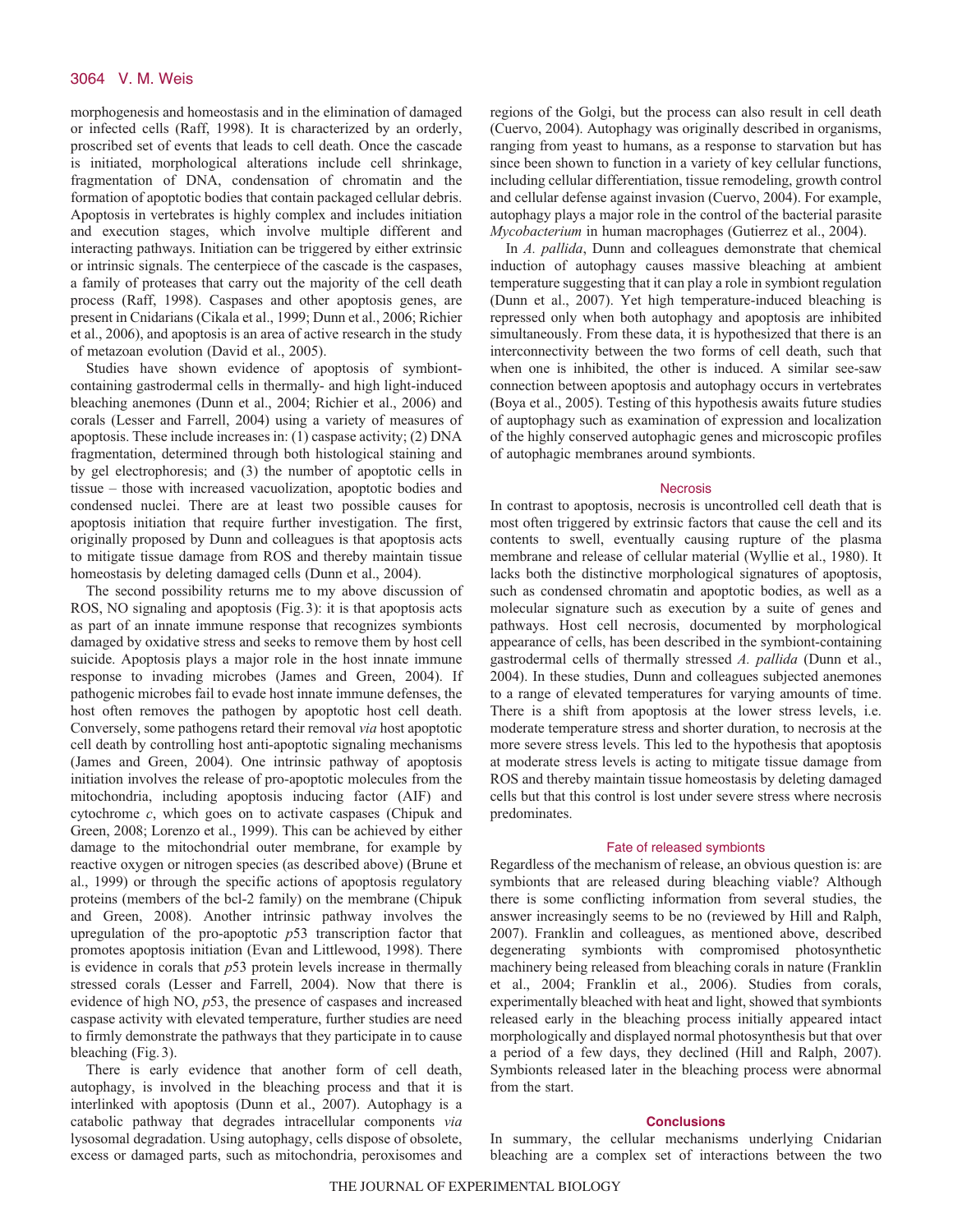partners of the Cnidarian–dinoflagellate symbiosis as they react to environmental stress, especially elevated temperature and solar radiation. ROS in both partners, generated by impairment of multiple membranes and proteins, plays a central role in both causing damage in both partners and in inter-partner signaling. Evidence that both ROS and reactive nitrogen species initiate an innate immune response in the host is similar to responses found in other host–microbe interactions. This paves the way for further study of the cellular pathways involved in eliminating highly compromised symbionts from similarly stressed host tissues. I have participated in many conversations with colleagues about which partner is in control: are symbionts actively leaving hosts or are hosts actively expelling symbionts? I feel that we will ultimately determine that the reality lies somewhere in-between where stress changes the highly regulated inter-partner conversation that in turn tips the delicate balance from symbiosis health to dysfunction.

#### **References**

- **Ainsworth, T. D. and Hoegh-Guldberg, O.** (2008). Cellular processes of bleaching in the Mediterranean coral Oculina patagonica. Coral Reefs **27**, 593-597.
- **Ameisen, J. C.** (2002). On the origin, evolution, and nature of programmed cell death: a timeline of four billion years. Cell Death Differ. **9**, 367-393.
- **Baker, A. C.** (2001). Ecosystems: Reef corals bleach to survive change. Nature **411**, 765.
- **Berkelmans, R. and van Oppen, M. J. H.** (2006). The role of zooxanthellae in the thermal tolerance of corals: a ʻnugget of hope' for coral reefs in an era of climate change. Proc. R. Soc. Lond. B Biol. Sci. **273**, 2305-2312.
- **Bouchard, J. N. and Yamasaki, H.** (2008). Heat stress stimulates nitric oxide production in Symbiodinium microadriaticum: a possible linkage between nitric oxide and the coral bleaching phenomenon. Plant Cell Physiol. **49**, 641-652.
- **Boya, P., Gonzalez-Polo, R.-A., Casares, N., Perfettini, J.-L., Dessen, P., Larochette, N., Metivier, D., Meley, D., Souquere, S., Yoshimori, T. et al.** (2005). Inhibition of macroautophagy triggers apoptosis. Mol. Cell. Biol. **25**, 1025- 1040.
- **Brown, B. E., Tissier, M. D. A. and Bythell, J. C.** (1995). Mechanisms of bleaching deduced from histological studies of reef corals sampled during a natural bleaching event. Mar. Biol. **122**, 655-663.
- **Brune, B., von Knethen, A. and Sandau, K. B.** (1999). Nitric oxide (NO): an effector of apoptosis. Cell Death Differ. **6**, 969-975.
- **Bruno, J. F. and Selig, E. R.** (2007). Regional decline of coral cover in the Indo-Pacific: timing, extent, and subregional comparisons. PLoS ONE **2**, e711.
- **Chen, M.-C., Hong, M.-C., Huang, Y.-S., Liu, M.-C., Cheng, Y.-M. and Fang, L.-S.** (2005). ApRab11, a cnidarian homologue of the recycling regulatory protein Rab11, is involved in the establishment and maintenance of the Aiptasia-Symbiodinium endosymbiosis. Biochem. Biophys. Res. Commun. **338**, 1607-1616.

**Chipuk, J. E. and Green, D. R.** (2008). How do BCL-2 proteins induce mitochondrial outer membrane permeabilization? Trends Cell Biol. **18**, 157-164.

**Cikala, M., Wilm, B., Hobmayer, E., Bottger, A. and David, C. N.** (1999). Identification of caspases and apoptosis in the simple metazoan Hydra. Curr. Biol. **9**, 959-962.

**Coles, S. L. and Brown, B. E.** (2003). Coral bleaching-capacity for acclimitization and adaptation. Adv. Mar. Biol. **46**, 183-223.

**Cuervo, A. M.** (2004). Autophagy: in sickness and in health. Trends Cell Biol. **14**, 70- 77.

- **David, C. N., Schmidt, N., Schade, M., Pauly, B., Alexandrova, O. and Bottger, A.** (2005). Hydra and the evolution of apoptosis. Integr. Comp. Biol. **45**, 631-638.
- **Douglas, A. E.** (1994). Symbiotic Interactions. Oxford: Oxford Science Publications.
- **Douglas, A. E.** (2003). Coral bleaching-how and why? Mar. Pollut. Bull. **46**, 385- 392.
- **Dubinsky, Z.** (1990). Coral Reefs. New York: Elsevier.

**Dunn, S. R., Thomason, J. R., Le Tissier, M. D. A. and Bythell, J. C.** (2004). Heat stress induces different forms of cell death in sea anemones and their endosymbiotic algae depending on temperature and duration. Cell Death Differ.

- **2004**, 1-10. **Dunn, S. R., Phillips, W. S., Spatafora, J. W., Green, D. R. and Weis, V. M.** (2006). Highly conserved caspase and Bcl-2 homologues from the sea anemone Aiptasia pallida: lower metazoans as models for the study of apoptosis evolution. J. Mol. Evol. **63**, 95-107.
- **Dunn, S. R., Schnitzler, C. E. and Weis, V. M.** (2007). Apoptosis and autophagy as mechanisms of dinoflagellate symbiont release during cnidarian bleaching: every which way you lose. Proc. R. Soc. Lond. B Biol. Sci. **274**, 3079-3085.
- **Dykens, J. A., Shick, J. M., Benoit, C., Buettner, G. R. and Winston, G. W.** (1992). Oxygen radical production in the sea anemone Anthopleura elegantissima and its endosymbiotic algae. J. Exp. Biol. **168**, 219-241.
- **Enriquez, S., Mendez, E. R. and Iglesias-Prieto, R.** (2005). Multiple scattering on coral skeletons enhances light absorption by symbiotic algae. Limnol. Oceanogr. **50**, 1025-1032.
- **Evan, G. and Littlewood, T.** (1998). A matter of life and cell death. Science **281**, 1317-1322.

**Fang, F. C.** (2004). Antimicrobial reactive oxygen and nitrogen species: concepts and controversies. Nat. Rev. Microbiol. **2**, 820-832.

# Cellular mechanisms of coral bleaching 3065

- **Fang, L.-S., Huang, S.-P. and Lin, K.-L.** (1997). High temperature induces the synthesis of heat-shock proteins and the elevation of intracellular calcium in the coral Acropora grandis. Coral Reefs **16**, 127.
- **Franklin, D. J., Hoegh-Guldberg, O., Jones, R. J. and Berges, J. A.** (2004). Cell death and degeneration in the symbiotic dinoflagellates of the coral Stylophora pistillata during bleaching. Mar. Ecol. Prog. Ser. **272**, 117-130.
- **Franklin, D. J., Cedres, C. M. and Hoegh-Guldberg, O.** (2006). Increased mortality and photoinhibition in the symbiotic dinoflagellates of the IndoPacific coral Stylophora pistillata (Esper) after summer bleaching. Mar. Biol. **149**, 633-642.
- **Gates, R. D., Baghdasarian, G. and Muscatine, L.** (1992). Temperature stress causes host cell detachment in symbiotic cnidarians: implications for coral bleaching. Biol. Bull. **182**, 324-332.
- **Goulet, T. L.** (2006). Most corals may not change their symbionts. Mar. Ecol. Prog. Ser. **321**, 1-7.
- **Gruenberg, J. and van der Goot, F. G.** (2006). Mechanisms of pathogen entry through the endosomal compartments. Nat. Rev. Mol. Cell. Biol. **7**, 495-504.
- **Gutierrez, M. G., Master, S. S., Singh, S. B., Taylor, G. A., Colombo, M. I. and Deretic, V.** (2004). Autophagy is a defense mechanism inhibiting BCG and Mycobacterium tuberculosis survival in infected macrophages. Cell **119**, 753-766.
- **Hill, R. and Ralph, P. J.** (2007). Post-bleaching viability of expelled zooxanthellae from the scleractinian coral Pocillopora damicornis. Mar. Ecol. Prog. Ser. **352**, 137-144.
- **Hoegh-Guldberg, O., Jones, R. J., Ward, S. and Loh, W. K.** (2002). Ecology (communication arising): is coral bleaching really adaptive? Nature **415**, 601.
- **Hoegh-Guldberg, O., Mumby, P. J., Hooten, A. J., Steneck, R. S., Greenfield, P., Gomez, E., Harvell, C. D., Sale, P. F., Edwards, A. J., Caldeira, K. et al.** (2007). Coral reefs under rapid climate change and ocean acidification. Science **318**, 1737- 1742.
- **Huang, S.-P., Lin, K. L. and Fang, L. S.** (1998). The involvement of calcium in heatshock induced coral bleaching. Zool. Stud. **37**, 89-94.
- **Hughes, T. P., Baird, A. H., Bellwood, D. R., Card, M., Connolly, S. R., Folke, C., Grosberg, R., Hoegh-Guldberg, O., Jackson, J. B. C., Kleypas, J. et al.** (2003). Climate change, human impacts, and the resilience of coral reefs. Science **301**, 929- 933.
- **James, E. R. and Green, D. R.** (2004). Manipulation of apoptosis in the host-parasite interaction. Trends Parasitol. **20**, 280-287.
- **Jones, A. M., Berkelmans, R., van Oppen, M. J. H., Mieog, J. C. and Sinclair, W.** (2008). A community change in the algal endosymbionts of a scleractinian coral following a natural bleaching event: field evidence of acclimatization. Proc. R. Soc. Lond. B Biol. Sci. **275**, 1359-1365.
- **Jones, R. J., Hoegh-Guldberg, O., Larkum, A. W. D. and Schreiber, U.** (1998). Temperature-induced bleaching of corals begins with impairment of the  $CO<sub>2</sub>$  fixation mechanism in zooxanthellae. Plant Cell Environ. **21**, 1219-1230.
- **Kumar, S., Gupta, L., Han, Y. S. and Barilla-Mury, C.** (2004). Inducible peroxidases mediate nitration of Anopheles midgut cells undergoing apoptosis in response to Plasmodium invasion. J. Biol. Chem. **279**, 53475-53482.
- Lesser, M. P. (1996). Elevated temperatures and ultraviolet radiation cause oxidative stress and inhibit photosynthesis in symbiotic dinoflagellates. Limnol. Oceanogr. **41**, 271-283.
- **Lesser, M. P.** (2004). Experimental biology of coral reef ecosystems. J. Exp. Mar. Biol. Ecol. **300**, 217-252.
- **Lesser, M. P.** (2006). Oxidative stress in marine environments: biochemistry and physiological ecology. Annu. Rev. Physiol. **68**, 253-278.
- **Lesser, M. P. and Farrell, J. H.** (2004). Exposure to solar radiation increases damage to both host tissues and algal symbionts of corals during thermal stress. Coral Reefs **23**, 367-377.
- **Lorenzo, H. K., Susin, S. A., Penninger, J. and Kroemer, G.** (1999). Apoptosis inducing factor (AIF): a phylogenetically old, caspase-independent effector of cell death. Cell Death Differ. **6**, 516-524.
- **Martindale, J. L. and Holbrook, H. J.** (2002). Cellular response to oxidative stress: signaling for suicide and survival. J. Cell Physiol. **192**, 1-15.
- **Merle, P.-L., Sabourault, C., Richier, S., Allemand, D. and Furla, P.** (2007). Catalase characterization and implication in bleaching of a symbiotic sea anemone. Free Radic. Biol. Med. **42**, 236-246.
- **Nii, C. M. and Muscatine, L.** (1997). Oxidative stress in the symbiotic sea anemone Aiptasia pulchella (Carlgren, 1943): contribution of the animal to superoxide ion production at elevated temperature. Biol. Bull. **192**, 444-456.
- **Ohad, N., Keren, H., Zer, H., Gong, T. S., Mor, A., Gal, S., Tak, S. and Domovich, Y.** (1994). Light-induced degradation of photosystem-II reaction center D1 protein in vivo: an integrative approach. In Photoinhibition of Photosynthesis: From Molecular Mechanisms to the Field (ed. N. Baker and J. R. Bowyer), pp. 161-177. Oxford: BIOS Scientific Publishers.
- Pacher, P., Beckman, J. S. and Liaudet, L. (2007). Nitric oxide and peroxynitrite in health and disease. Physiol. Rev. **87**, 315-424.
- Perez, S. (2007). Exploring the cellular mechanisms of Cnidarian bleaching in the sea anemone Aiptasia pallida. PhD thesis, Oregon State University, Corvallis, OR, USA. p. 125. http://hdl.handle.net/1957/4329.
- **Perez, S. and Weis, V. M.** (2006). Nitric oxide and cnidarian bleaching: an eviction notice mediates the breakdown of symbiosis. J. Exp. Biol. **209**, 2804-2810.
- **Raff, M.** (1998). Cell suicide for beginners. Nature **396**, 119-122. **Richier, S., Furla, P., Plantivaux, A., Merle, P.-L. and Allemand, D.** (2005).
- Symbiosis-induced adaptation to oxidative stress. J. Exp. Biol. **208**, 277-285.
- **Richier, S., Sabourault, C., Courtiade, J., Zucchini, N., Allemand, D. and Furla, P.** (2006). Oxidative stress and apoptotic events during thermal stress in the symbiotic sea anemone, Anemonia viridis. FEBS J. **273**, 4186-4198.
- **Rosenberg, E., Koren, O., Reshef, L., Efrony, R. and Zilber-Rosenberg, I.** (2007). The role of microorganisms in coral health, disease and evolution. Nat. Rev. Microbiol. **5**, 355-362.
- **Sadikot, R. T., Zeng, H., Yull, F. E., Li, B., Cheng, D.-S., Kernodle, D. S., Jansen, E. D., Contag, C. H., Segal, B. H., Holland, S. M. et al.** (2004). p47phox deficiency